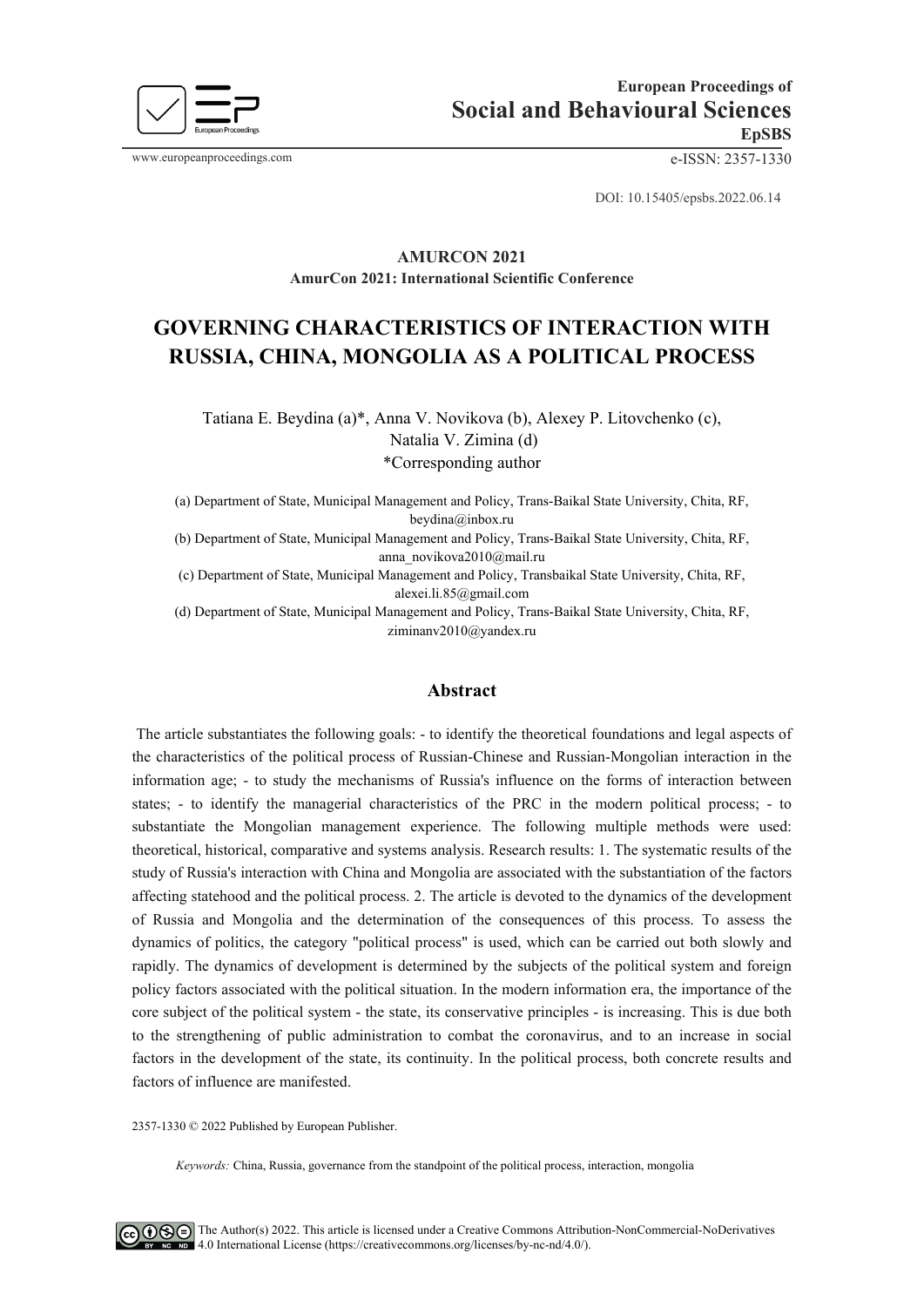# **1. Introduction**

Socio-political processes in modern Asian countries, including China, were considered by Akopov (2017), Gordienko (2021), Ismagilova and Khadzhi (2020), Izotov and Tochkov (2020), Yemelyanov (2019), Kraftova et al. (2020), Javchunovskaja (2016). The historical method in relation to the interaction between Russia and China was used by: Biryukov and Barsukov (2017), Golobokov (2017), Nosov (2018). The comparative method is based on the concept of Almond (2007), who substantiated the analysis of political phenomena from the point of view of psychological and cultural studies. Legal and managerial characteristics imply a study of the constitutions of the PRC, Mongolia and Russia, the "Concept for Sustainable Development of Mongolia until 2030", the Ulan Bator Declaration of November 13, 2000, and Xin Hua periodicals. Mongolia from the point of view of managerial characteristics and the political process was studied by Rodionov (2018), Jaskina (2010), numerous electronic resources were used, including: National Security Concept of Mongolia, 2010; State Great Hural (Ulaanbaatar city) (State Policy on Railway Transportation), 2010; State Great Hural (Ulaanbaatar city) (Concept of sustainable development of Mongolia until 2030), 2016. Especially interesting are the works of Doctor of Political Sciences V.A. Rodionov from the point of view of the identity of the Mongolian political process and the need for mutually beneficial Russian-Mongolian relations.

#### **2. Problem Statement**

The formulation of the scientific problem is related to the sphere of socio-political relations in modern Russia, China and Mongolia and manifests itself in the economic, political, social, and military sectors. The description of the problem makes it possible to identify the role of socio-political relations in the system of public relations and substantiate their content and forms aimed at interaction and cooperation. The complexity of the study of socio-political relations is due to the fact that these relations cover various spheres of life: economy, politics, social sphere, propaganda, military construction and cooperation.

#### **3. Research Questions**

The subject of the research is the characteristics of the socio-political process in Russia, China and Mongolia, which have temporal, spatial and regional assessments. About regional characteristics should be noted the words of Bobrovnikova and Shevchenko (2015), who noted that, in fact, modern sociopolitical processes in the country are the history of this country, which has not yet become one, but will certainly become after some time. The political process is one of the central and at the same time very specific categories of political science. Characterization of politics as a process allows us to see the special facets of the interaction of subjects in relation to state power. Political processes are associated with both domestic and foreign policy and are carried out on an interstate and intrastate, intraparty and interparty element. The study of the subject involves the study of a model of political risk management (Beydina et al., 2020).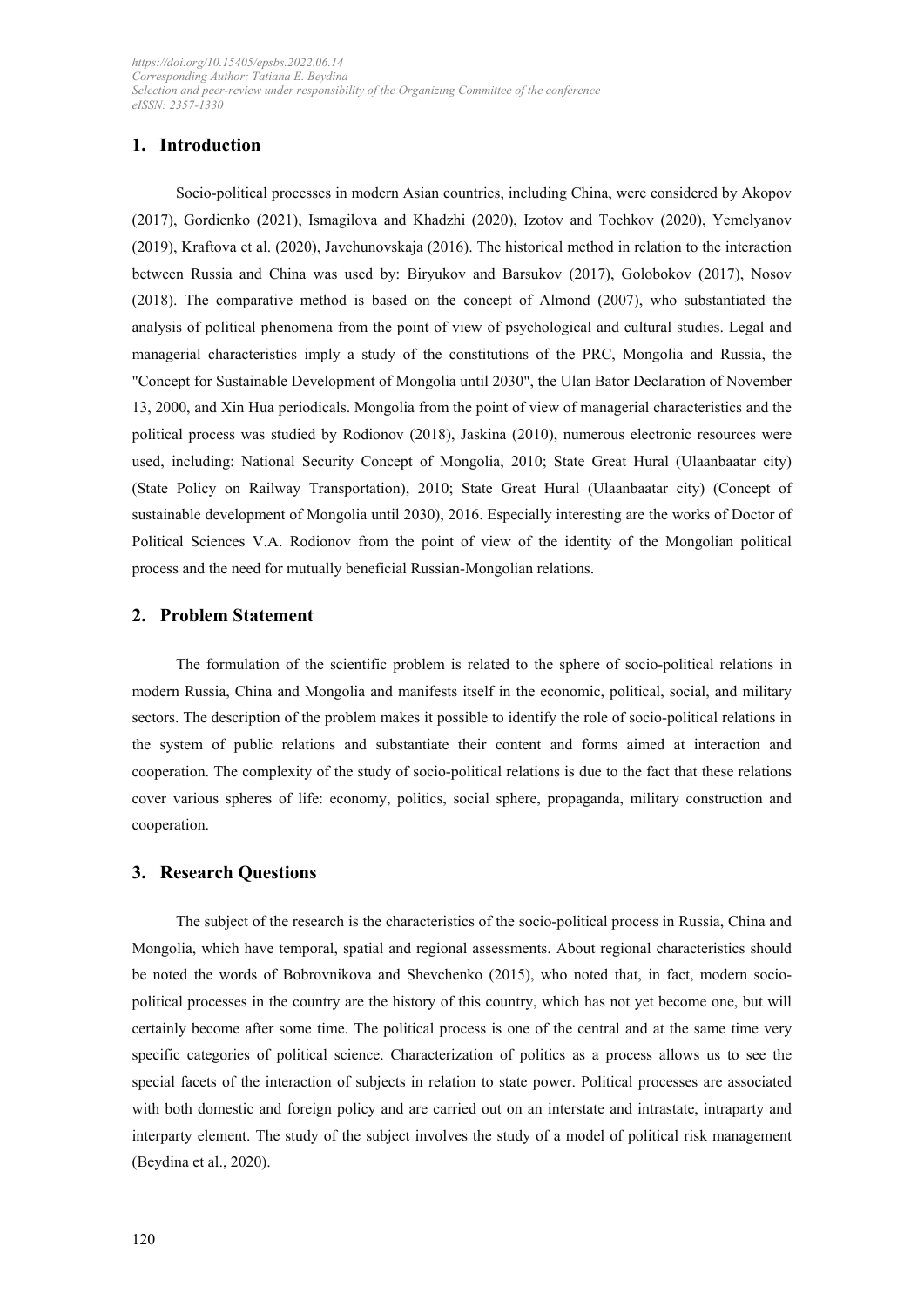# **4. Purpose of the Studу**

The purpose of the study is focused on substantiating the features of the socio-political characteristics of Russia, China and Mongolia.

# **5. Research Methods**

The research methodology is based on systemic, factorial, structural-functional and comparative approaches. Scientific and pedagogical methods, which tested from the point of view of "tolerant thinking and active development", are also important (Beydina et al., 2016). A systematic approach to the issue of Russia's interaction with China and Mongolia is associated with the substantiation of the factors affecting statehood and the political process.

## **6. Findings**

- 1) The spectrum of political subjects has both quantitative and qualitative characteristics, which are manifested in political decisions of interaction and are subdivided into objective and subjective, main and auxiliary factors.
- 2) There are internal factors of the political process (state, parties, metered democracy, public opinion) and external factors (the impact of the states of the world).
- 3) The existing quantitative indicators in the PRC are manifested in social characteristics: in the level of poverty, the amount of wages. According to Popov (2020): "Despite the prevailing economic quantitative parameters of China, its dominance by quality standards is relative. in particular, in a per capita ratio in the PRC - \$ 1 per day". China bypasses Russia in certain quantitative parameters, but has problems in the aging of the nation, the social level of development, military modernization.
- 4) The Russian Federation is influenced to a greater extent by internal factors: budget deficit, expansion of the executive branch, crisis of democracy (Beydina, 2017a, 2017b). The crisis of Russian democracy requires the use of modern information technologies, as noted in articles published in Krasnoyarsk (Denisov & Kuharskij, 2018a, 2018b).
- 5) According to Popov (2020): "The political leadership of the PRC is associated with economic forecasts, with the results of 95% of the world mining of rare earth metals, which are the initial raw material for the production of electronics, televisions, and mobile phones. China's foreign exchange reserves are increasing, industrial and agricultural production is growing, China's global influence is supported by the demographic power of the People's Republic of China (21% of the world's population lives in China). China's transformation into a 21st century superpower accompanied by Sino-Russian energy cooperation, the focus of China's attention on domestic political tasks and the desire to become a world power in terms of status, including using military resources".

The political system in China is focused on the predominance of the modern Chinese Communist Party, which needs to maintain a sufficient level of political mobilization in managing social processes.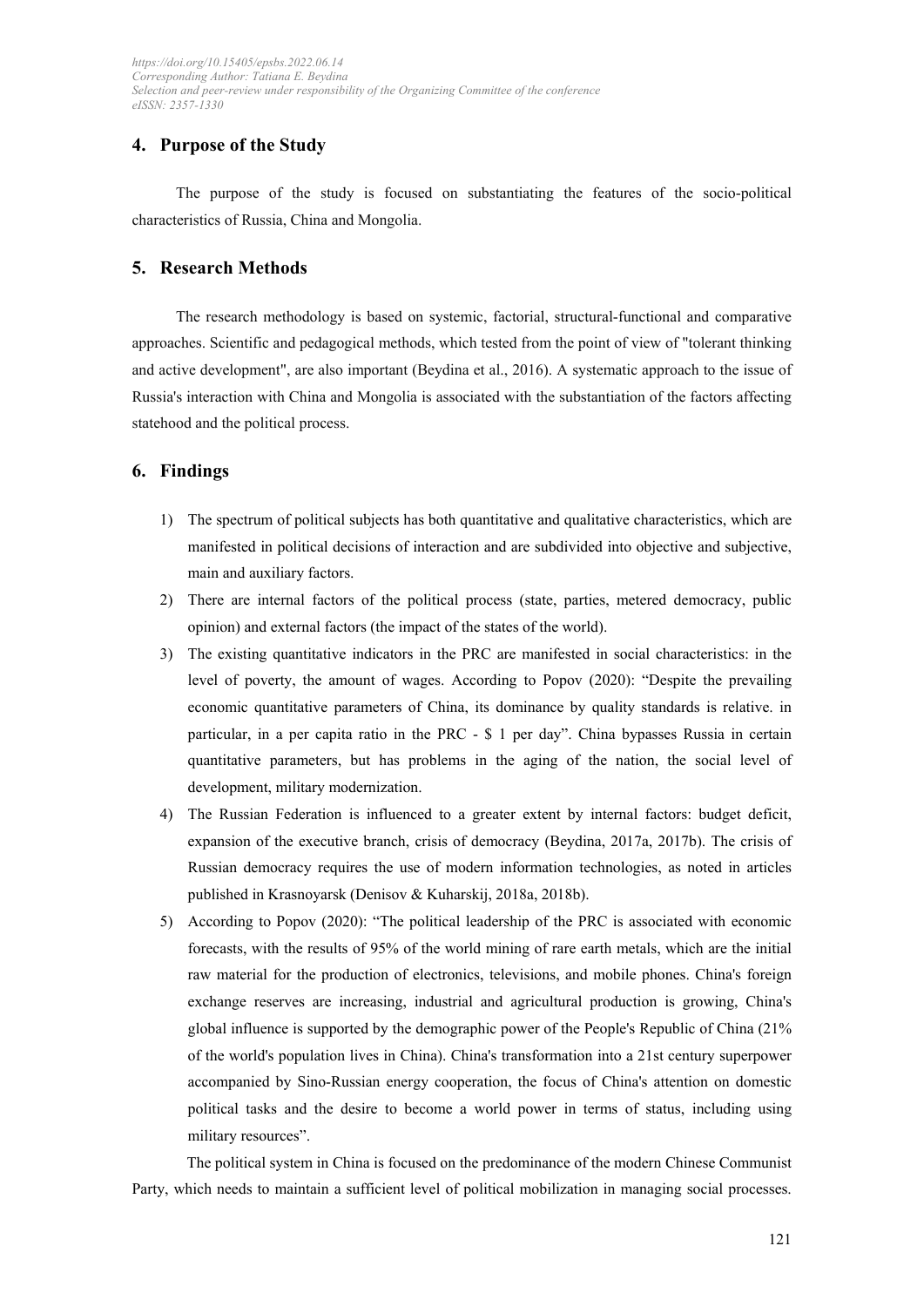According to Akopov (2017), "with a significant presence of propaganda in society, it seems that the regime is strong enough to maintain control over society and politics" (p. 22). The mode is strong by filtering information and the Internet with Chinese characteristics.

According to Popov (2020),

*… various ways of influencing the mood in society are gaining relevance, such as: 1. Propaganda*  in the media (from printed posters to the Internet). 2. Tracking information flows on the Internet *and using the network to determine public sentiment. 3. Creation of new ways of spreading control (new mobile applications). But in the conditions when Internet technologies are actively developing and intruding into the life of the Chinese society, it becomes more and more difficult for the authorities to control and filter content traffic*. (p. 31)

In Chinese reality there is also modernization, which, according to Novikova (2016), "understood as an increase in the ability of the political system to constantly and successfully adapt to new models and create new types of political and social institutions that provide control over resources" (p. 12). A comparative analysis of modernizations indicates that Russia needs the comprehensive modernization of society, which, as a system, is focused on changing the basic spheres of development of society.

Mongolia is a member of the Regional Forum for Environmentally Sound Transport in Asia. Russia, China and Mongolia are engaged in an active dialogue on cross-border cooperation, in particular, on information, mutual recognition of customs control and legal aspects of assistance within the framework of the Russia-Mongolia-China economic corridor. Countries continue to open new safe container rail freight transportation. On August 9, 2018, the first container cargo left the customs area of the Nansha (the port of Guangzhou province in southern China) by truck towards Dalang railway station, where the containers were loaded onto a train bound for Russia through Mongolia. The customs regime demonstrates a trusting customs relationship between the three countries, and improved connectivity for Mongolia as a landlocked country. The train journey from Guangzhou to Moscow takes only 15 days, which is much faster than that of ocean-going ships. However, although Mongolia has enjoyed rail links with its trading partners for decades, logistics efficiency is low because of administrative and infrastructural problems in the country. With the gradual improvement of the customs regime and efficiency at border crossings, the transportation of goods from the world market to Mongolia is becoming faster and cheaper.

The agreement between the Government of the Russian Federation and the Government of Mongolia noted that Mongolia's policy will focus on addressing poverty reduction, inclusive economic growth, environmental conservation, regional cooperation and integration, and the development of transport infrastructure (Agreement between the government of the Russian Federation and the government of Mongolia on the conditions for the transit carriage of goods by rail, 2018).

The transport sector in Mongolia is divided into four modes of transport - rail, road, air and inland waterways. Given the poor road conditions, high cost of air transport and the limited range of waterways, the railway has little competition in freight transport with other modes of transport. In June 2010, the Government of Mongolia approved the State Policy for Rail Transport (State Great Hural. Ulaanbaatar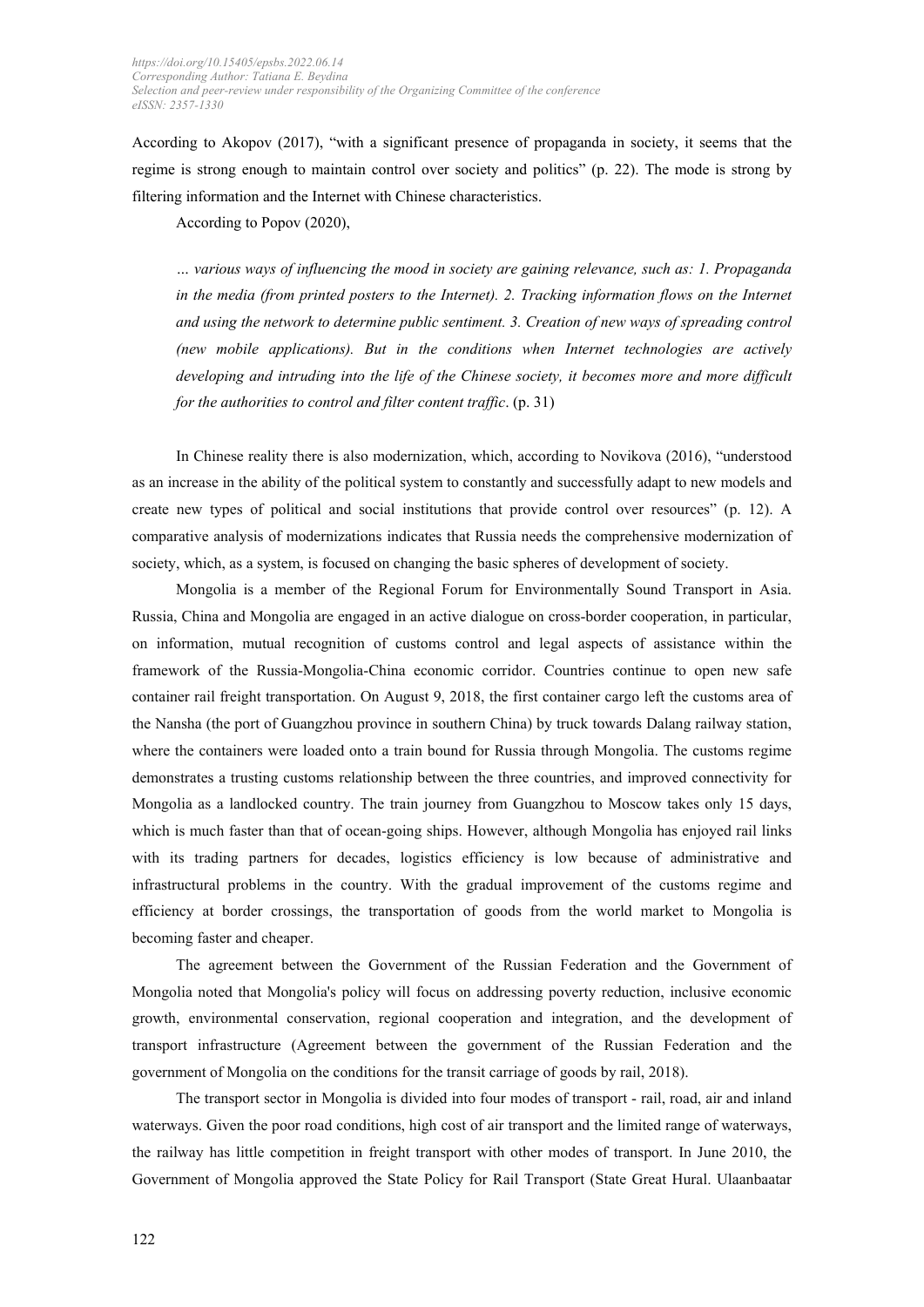city. State Policy on Railway Transportation, 2010). The goal of this policy is to promote transit potential, economic and social growth through exports.

The current National Security Concept of Mongolia was adopted in 2010 (National Security Concept of Mongolia, 2010). The Concept is the most important document of Mongolia's foreign policy and clearly reflects the link between security and diplomatic policy. The principle of "third neighbor policy" and the real geographic features of the country play a significant role in its foreign policy.

Mongolia's foreign policy and activities can be roughly divided into several stages:

- 1) From 1990 to mid-1990s: the choice of a democratic and market economy for security, as enshrined in the 1992 Constitution. The rejection of the socialist system in such a radical format demonstrates the desire of the Mongolian side to win the trust, especially the United States', and strengthen its position in the international community.
- 2) From the mid-1990s to the end of the 1990s: the WTO provisions "Prefer the principles of multilateral foreign policy and develop active relations and cooperation with countries and international organizations" were implemented. Mongolia actively cooperates with the International Monetary Fund, the World Bank, the International Bank for Reconstruction and Development, the Asian Development Bank, the World Trade Organization, and the United Nations Development Program.
- 3) The beginning of the new millennium: participation in UN peacekeeping operations. In 2002, Mongolia's parliament passed a law allowing its armed forces to participate in UN-sanctioned peacekeeping operations. The decision to participate in UN-mandated operations was an important step in foreign policy as well as the development of relations and cooperation with the United States and NATO. Since then, cooperation with NATO has intensified, and in 2012 Mongolia became a member of the Organization for Security and Cooperation in Europe.
- 4) Present time: ensuring security through economic interests or "politics of diplomatic welfare". Diplomatic policy in the field of natural resources and related economic security issues are very sensitive aspects of Mongolia's foreign policy, and the country's geostrategic position has a decisive influence on it.

The "third neighbor" policy is perhaps the most popular of the basic principles of Mongolia's foreign policy. This policy is inextricably linked to the geopolitical situation, which has changed dramatically since 1991, the location between the two great powers that is often referred when talking about Mongolia.

In fact, most Mongolian statesmen and public figures, regardless of their party or political affiliation, agree on the need for a multilateral foreign policy of the country based on cooperation with Russia, China and Western countries, without an emphasis on any centers of power.

During the visit of Russian President Vladimir Putin to Mongolia on November 13-14, 2000, at the invitation of President N. Bagabandi, the parties adopted the "Ulaanbaatar Declaration", which brought Russian-Mongolian relations to a new level, set the direction for their comprehensive development, and laid the political foundation for mutually beneficial cooperation. Particular attention in the declaration was paid to issues of bilateral and regional security. President Putin was accompanied by the presidents of the republics of Buryatia and Tuva, as well as the governor of the Irkutsk region.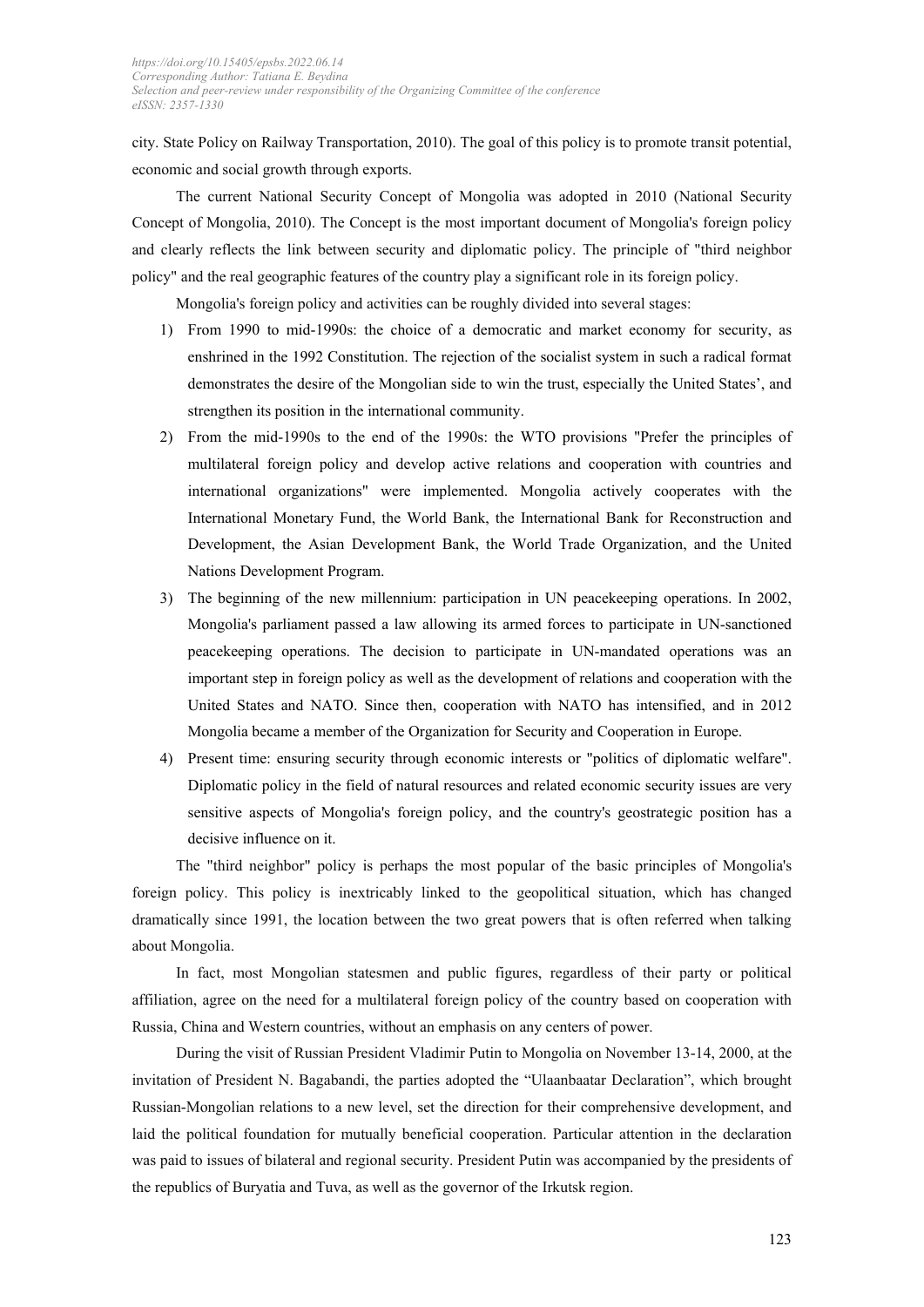The item 23 of the Declaration contains a separate provision: "The Russian side informed the Mongolian side of the goals, objectives and activities of the Shanghai Forum as an organization open to broad international cooperation. The Mongolian side has shown interest in the work of the forum and announced that it will consider the possibility of participating in its work in one form or another" (Ulaanbaatar Declaration, 2020). Obviously, Mongolia is interested in joining the Shanghai Group, but its priority at the moment is membership in the EurAsEC, which will solve the problem of customs tariffs.

In 2003, Chinese President Hu Jintao visited Mongolia to establish "good neighborly and trusting partnerships" and pledged to provide \$ 300 million in loans, primarily to "revitalize economic relations" in the mining sector. Russia almost simultaneously canceled Mongolia's large debt. Mongolia joined the Shanghai Cooperation Organization in 2004 as an observer, because, as Mongolian politicians noted, everything has a price.

In 2006, the President of Mongolia N. Enkhbayar paid an official visit to Russia and signed the "Moscow Declaration".

The intensification of Russian political relations since 2000 allowed Russia to participate in the struggle for political influence in Mongolia, as well as in resolving issues raised during bilateral visits, negotiations and meetings, including the possibility of privileged participation in the mining sector of Mongolia.

At the same time, although the two countries have very good political relations, trade and economic ties have not yet reached the level of strategic partnership. Large gas pipeline, railroad, mining, energy and oil refining projects have not been implemented in Mongolia. Despite the fact that during the visit of the Prime Minister of Mongolia U. Khurelsukh to Russia in December 2019, a Memorandum of Understanding was signed between the Government of Mongolia and Gazprom, which laid the foundation for the construction of a gas pipeline through Mongolia, since the signing of the Comprehensive Strategic Partnership, the Mongolian side had doubts about the prospects for implementing the previously reached decisions.

Except for the Ulaanbaatar railway, 50 percent of which is owned by Russian Railways, we can see that Russia's geopolitical interests in Mongolia have disappeared. Russia has tried to connect the world's largest coal mine, Tavan Tolgoi, to Mongolia's main railway line, modernize the railroad, and secure participation in such mega-mineral projects as the Asgat silver deposit, the Tavan Tolgoi coal deposit and the Dornod uranium deposit. The lack of success is still explained by the Mongols - Russia's erroneous strategic policy towards Mongolia.

In the document of the Ministry of Foreign Affairs it is noted: "On June 8, 2018, the Government of Mongolia and the Government of the Russian Federation signed an Agreement on the conditions of transit freight transportation by rail" (Agreement, 2018). Stable rate discounts are provided throughout the year. Mongolia has a 66.4 percent discount on coal transportation through Russia and a 52 percent discount on container shipments. Of course, the issue of entering third markets will be discussed, especially if the planned railway projects will implement within the country.

Optimism is important for the export of Mongolian mining products to third countries, to ensure competitive export prices and to attract foreign investment in the mining and manufacturing sectors for long-term economic sustainability.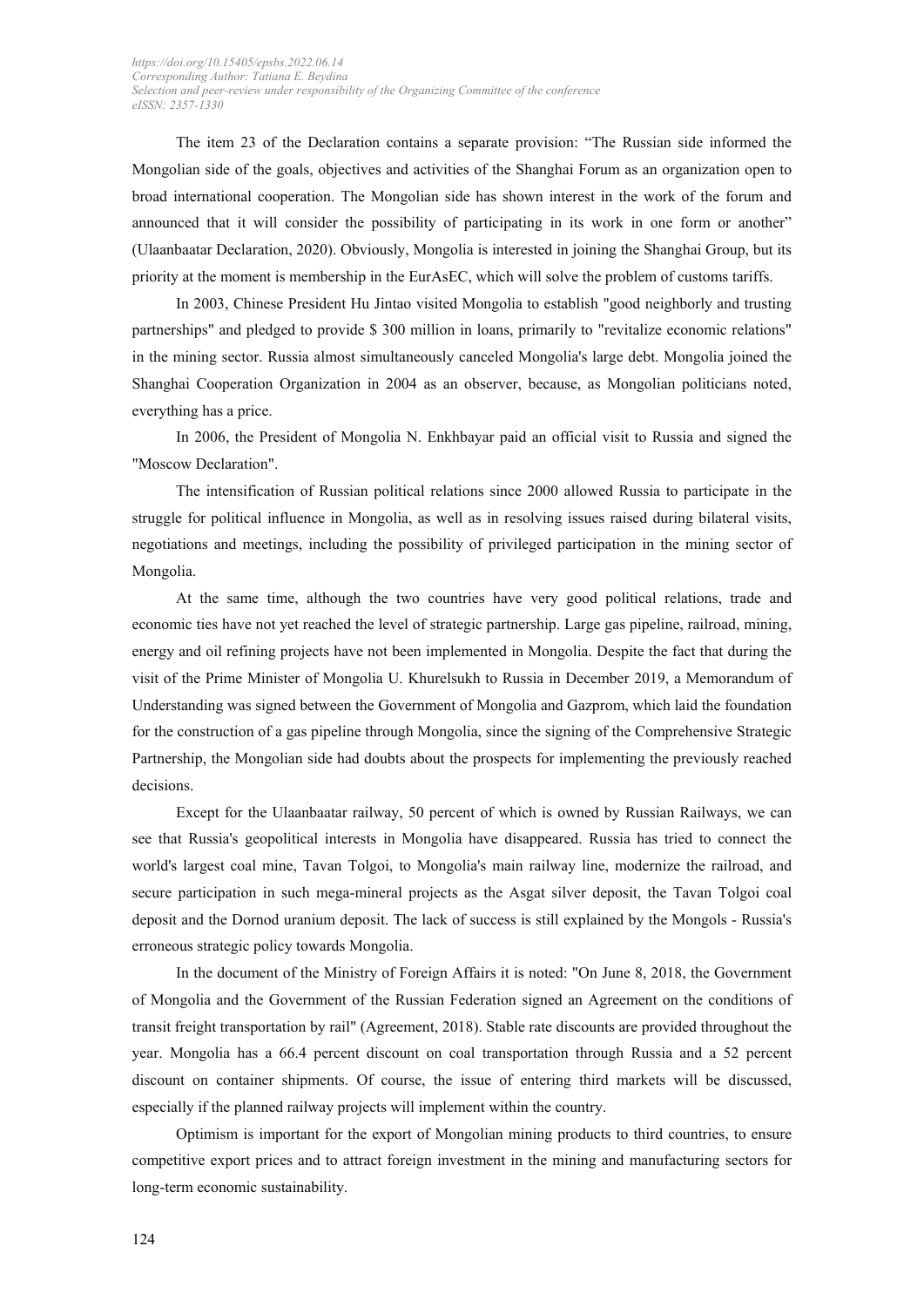# **7. Conclusion**

To implement the "global power" project, China is building up and strengthening its economic potential, supporting the public sector and the country's military-strategic development. China will represent the largest economy by 2030 and will bypass the United States (Mastepanov & Tomberg, 2018; Wu, 2020; Zhang & Chen, 2019). It is advisable to consider global leadership from the point of view of national security, which we have repeatedly noted in articles (Beydina, 2017a).

We have found that the political process is a series of events, the activities of people to conquer and retain power, which has regional characteristics. This also applies to the political and economic assessments of Chinese reality, the emergence of new political institutions in Mongolia, as well as internal factors in the development of the statehood of the Russian Federation, manifested in the constituent entities of the Russian Federation. The constant dynamics of the development of the political system is precisely the consideration of the political and legal process. There is a Chinese experience in process management, which is focused on internal economic stability and the preservation of social stability in modern China. The managerial characteristics of China's interaction with Russia are aimed at the course of the Chinese Communist Party, associated with the expansion of employment, the development of cities and towns, an increase in the income of the Chinese within the Xiaokang society and the "Chinese democratic dictatorship" in the political system.

The Mongolian experience in managing the "land of the blue sky" is associated with the policy of the "third neighbor" and the balancing of Mongolia between the RF and the PRC. The position of the constituent entity of the Russian Federation - Trans-Baikal Territory from the point of view of modernizing the basis of cooperation is important: cheap Mongolian connections for the Akshinsky and Kyrinsky regions of Transbaikalia, the modernization of the Mongolian coal deposit Tavan Tolgoi, the gold-copper Oyu Tolgoi, the reconstruction of checkpoints on the border of the Russian Federation and Mongolia.

#### **References**

- Akopov, P. (2017). China introduces a system that makes it possible to know everything about everyone. *Sight*.<https://vz.ru/world/2017/8/26/884388.html>
- Almond, G. (2007). Grazhdanskaja kul'tura, politicheskie ustanovki i demokratii pjati nacij. Antologija mirovoj politicheskoj mysli v pjati tomah, 2. Zarubezhnaja politicheskaja mysl' XX v. [Civil culture, political attitudes and democracies of the five nations. Anthology of world political thought in five volumes, 2. Foreign political thought of the XX century.] *Mysl*, 593.
- Beydina, A. R. (2017a). Koncepcija «upravljaemogo haosa» kak osnovnoj metod sohranenija liderstva SShA v mire. [The concept of "Manageable chaos" as the main method of maintaining the U.S. leadership in the world]. *Topical areas of fundamental and applied research XI, 2,* 91-93.
- Beydina, A. R. (2017b). Social'no-jekonomicheskie posledstvija starenija v social'noj politike SShA, Kitaja, Rossii [Socio-economic consequences of aging in the social policy of the USA, China, Russia]. *Politics and Society, T6*, 51-59.
- Beydina, T. E., Kukharsky A. N., Naryshkina M. V., & Novikova A. V. (2020). Model' upravlenija politicheskimi riskami. Regional'nyj aspekt. [Political risk management model. Regional aspect]. *Journal of Social, Political, and Economic Studies, 1-2 JSPES, 45*, 93-112.
- Beydina, Tatyana E., Lesite, Elyana Y., Bazhenova, Natalya G., Shvetsov, Mikhail Y., Shemelin, Arkady V., Popova, Roza E., Sysoyeva, & Yuliya Y. (2016). Nauchno-pedagogicheskoe obespechenie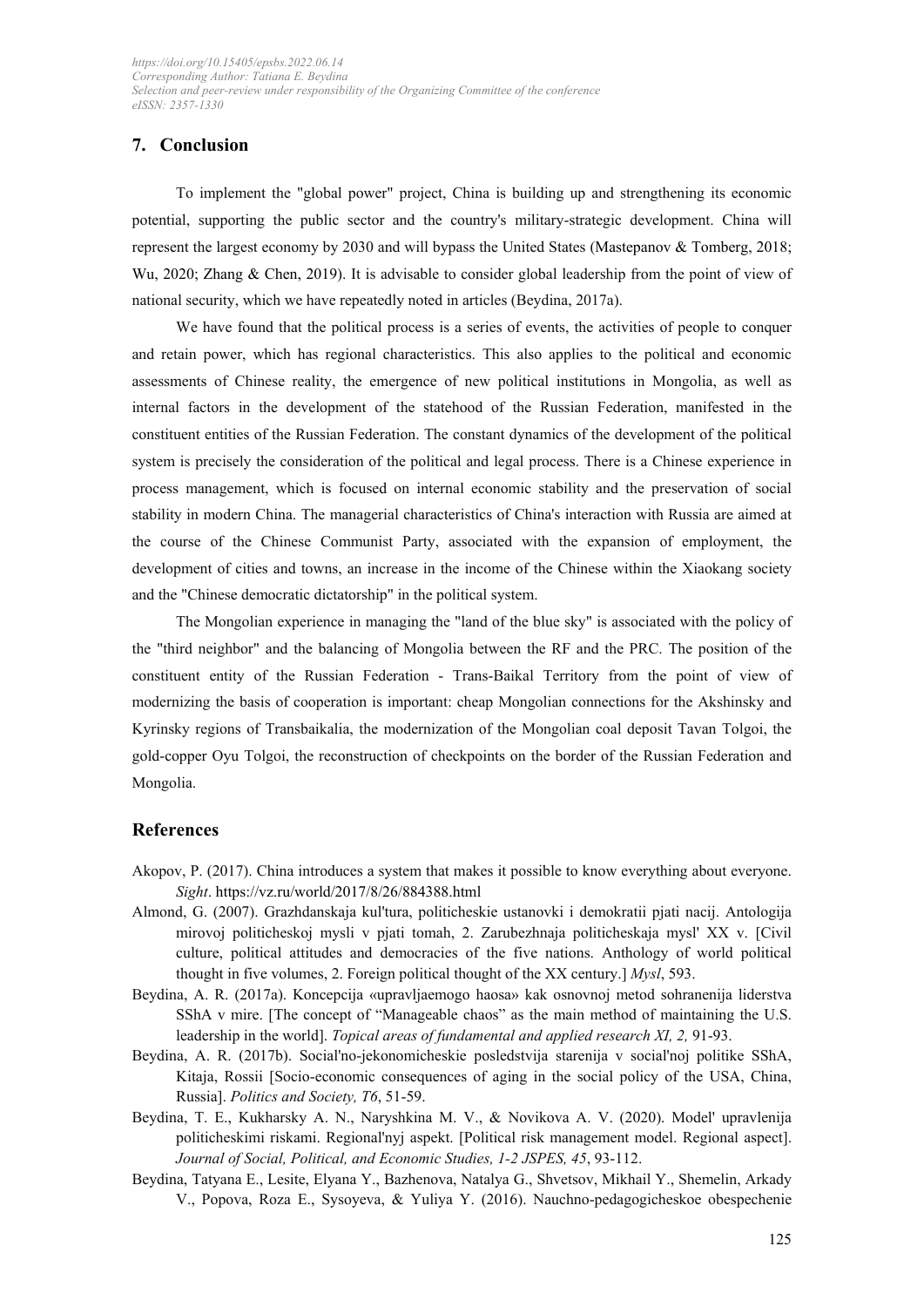razvitija tolerantnogo myshlenija i aktivnosti studentov medicinskogo kolledzha [Scientific-Pedagogical Maintenance of Medical College Students' Tolerant Thinking and Activity Development]. *Eurasian Journal of Analytical Chemistry, 11*(1), 39-53.

- Biryukov, S. V., & Barsukov, A. M. (2017). Novyj shelkovyj put' i evrazijskaja integracija: rol' Kazahstana [The New Silk Road and Eurasian Integration: The Role of Kazakhstan.]. *Political Science Issues, 4*(28), 114−125.
- Biryukov, S. V. (2017). Regional'naja politika i regional'naja sistema Rossii: neobhodima li decentralizacija? [Regional Policy and the Regional System of Russia: Is Decentralization Necessary?]. *Political institutions and processes, 1*, 40−50.
- Bobrovnikova, M. A., & Shevchenko, V. N. (2015). Socio-political processes in modern Russia: features, trends, prospects. *Modern problems of science and education*. http://www.scienceeducation.ru/ru/article/view?id=19274
- Denisov, Ju. V., & Kuharskij, A. N. (2018a). Demokratija v informacionnuju jepohu s ispol'zovaniem telekommunikacionnyh tehnologij [Democracy in the Information Age Using Telecommunication Technologies]. *Russian studies in law and politics, 2*(1), 4-14.
- Denisov, Ju. V., & Kuharskij, A. N. (2018b). Perspektivy razvitija neposredstvennoj demokratii s uchetom sovremennyh informacionnyh tehnologij [Prospects for the development of direct democracy, taking into account modern information technologies]. *Siberian Journal of Economics and Management, 7*(1), 7-21.
- Golobokov, A. S. (2017). Rossija i voennye uchenija v Aziatsko-Tihookeanskom regione: interesy, zadachi, perspektivy. [Russia and Military Exercises in the Asia-Pacific: Interests, Tasks, and Perspectives]. *49th Annual ASEEES Convention. A Reassertive Russia in the Changing Global Order*, IL, Chicago, 70-71.
- Gordienko, D. V. (2021). Sistema mezhdunarodnyh otnoshenij v XXI veke: vzgljady kitajskogo rukovodstva [The system of international relations in the XXI century: the views of the Chinese leadership]. China in world and regional politics. *History and modernity*, *T.26.* IDV RAN, 97-112.
- Ismagilova, O. D., & Khadzhi, K. R. (2020). Global experience in regulating data protection, transfer and storage. *[Ekonomicheskaya](https://www.scopus.com/sourceid/21100825345) Politika, 3*, 152–175. https://doi.org/10.18288/1994-5124-2020-3-152- 175
- Izotov, D. A., & Tochkov, K. I. (2020). Interaction of the Russian Far East and Asia-Pacific Countries: Assessment of Institutional and Tariff Barriers to Trade. *Regional [Research](https://www.scopus.com/sourceid/21100370022) of Russia, 10*, 182- 193. https://doi.org/10.1134/S2079970520020069
- Jaskina, G. S. (2010). Politicheskie processy v Azii: opyt demokratizacii. Chast' 1: [Political Processes in Asia: Experience of Democratization. Part 1]. IV RAN.
- Javchunovskaja, R. A. (2016). Interesy Rossii v rossijsko-kitajskih otnoshenijah. Dihotomija mezhdunarodnyh otnoshenij. Nauchnye doklady [Russia's interests in Russian-Chinese relations. The dichotomy of international relations. Scientific reports] / ANDISY. *Analytical Bulletin of the Institute for Strategic Studies, 1*, 44-54.
- Kraftova, I., Provazníkova, R., & Korovchenko, T. (2020). Poverty risk and quality of housing in the EU regions with a different urbanisation rate. *Scientific Papers of the University of [Pardubice,](https://www.scopus.com/sourceid/21100390414) Series D: Faculty of Economics and [Administration,](https://www.scopus.com/sourceid/21100390414) 28*(4), 1170. https://doi.org/10.46585/sp28041170
- Mastepanov, A., & Tomberg, I. (2018). China forms energy policy for 21st century. *Mezhdunarodnye Protsessy*, *16*(3), 6-38. https://doi.org/10.17994/IT.2018.16.3.54.1
- *National Security Concept of Mongolia* (2010). https://www.slideshare.net/yakimovevgeny/nationalsecurity-concept-of-mongolia-2010
- Nosov, M. (2018). EU and China: Trade or strategy. *Sovremennaya Evropa*, *84*(6), 5-17. https://doi.org/10.15211/soveurope620180517
- Novikova, A.V. (2016). *Regiony RF v politicheskom processe modernizirujushhejsja Rossii, i ih vlijanie na obespechenie nacional'noj bezopasnosti*. [Regions of the Russian Federation in the political process of modernizing Russia, and their impact on ensuring national security]. Chita: ZabGU.
- Popov, Ju. A. (2020). Procedural characteristics of socio-political changes in the modern USA and China: dissertation ... candidate of political sciences: 23.00.02. Ekaterinburg 2020. [http://dlib.rsl.ru;](http://dlib.rsl.ru/) https://dissovet2.urfu.ru